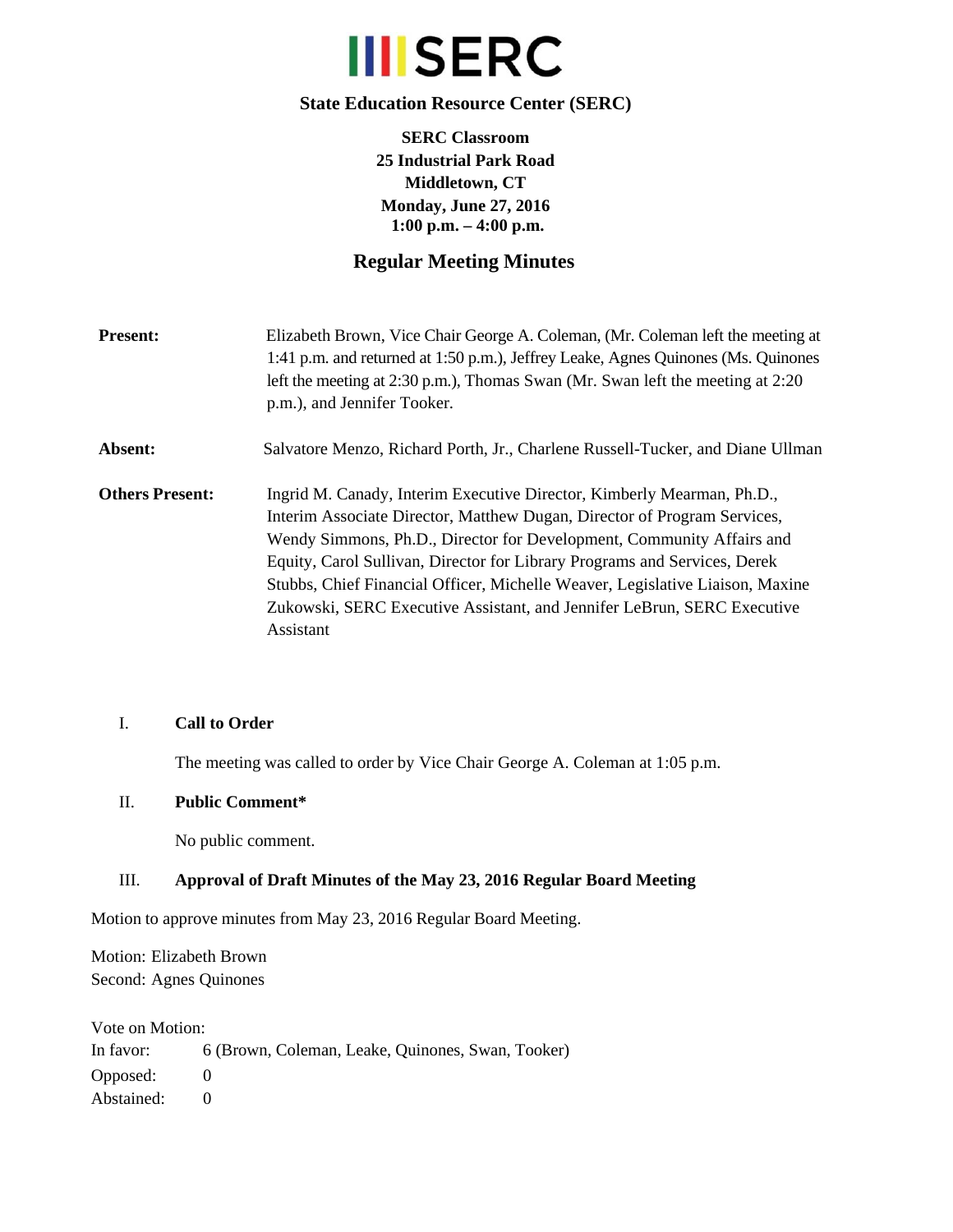#### IV. **Action Items**

a. Approval of SERC Operational Budget 16-17 Fiscal Year

Mr. Stubbs and Ms. Canady presented the projected SERC Operational Budget for the 16-17 Fiscal Year. The budget reflects SERC's 55 staff members.

There was general conversation.

Motion to approve SERC Operational Budget 16-17 Fiscal Year.

Motion: Agnes Quinones Second: Elizabeth Brown

Vote on Motion:

In favor: 6 (Brown, Coleman, Leake, Quinones, Swan, Tooker) Opposed: 0

Abstained: 0

b. Approval of Auditing Firm Proposal, CohnReznick

Mr. Stubbs provided information on the Request for Proposal (RFP) process and the auditing firm that was selected. The Finance Committee approved the 3 year proposal from CohnReznick. The Finance Committee will schedule a phone conference with CohnReznick prior to the start of the audit. The firm will meet with the full Board of Directors when the audit is complete.

Motion to approve Auditing Firm Proposal, CohnReznick.

Motion: Elizabeth Brown Second: Thomas Swan

Vote on Motion: In favor: 6 (Brown, Coleman, Leake, Quinones, Swan, Tooker) Opposed: 0 Abstained: 0

#### V. **Updates from Ingrid M. Canady, Interim Executive Director, SERC**

a. Fiscal Report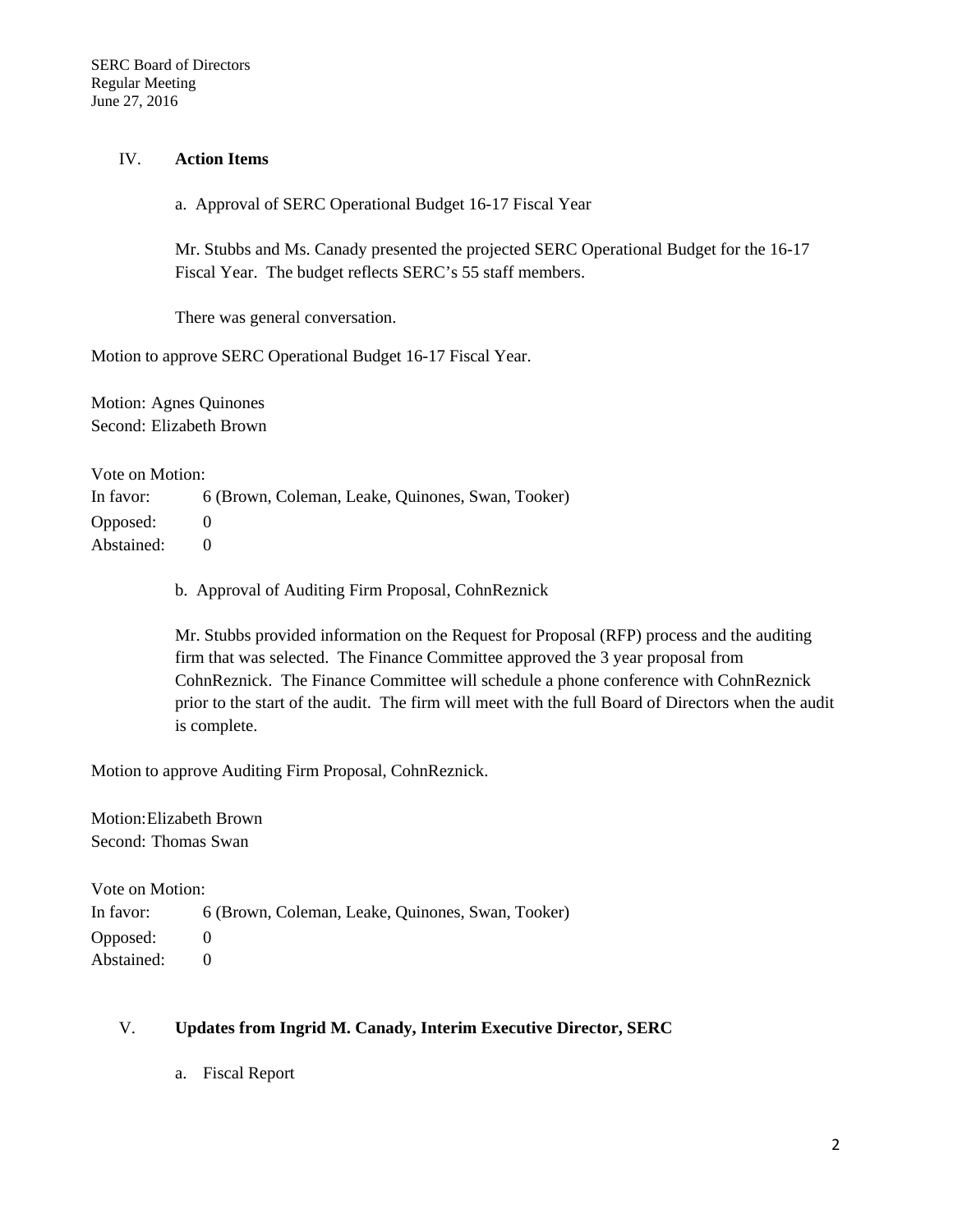SERC's Fiscal and Administrative Officer, Mr. Derek Stubbs, provided monthly fiscal update to the Board Members.

There was general discussion.

b. Program Updates

Dr. Mearman reviewed SERC's current Funding Plan. The funding sources discussed include State Agency Contracts, Fee for Service Contracts, Fee-Based Registration, Grants, and Private Funds. In addition, Dr. Mearman provided information on the projected in-take from LEA contracts and SERC events. SERC will be hosting 60 statewide events, 33 of which are currently planned.

There was general discussion.

c. Staffing Updates

Ms. Canady shared that Michelle Weaver, J.D., has agreed to serve as SERC's General Counsel. Ms. Weaver will assume all responsibilities served by the previous General Counsel to the Board of Directors.

There was general discussion.

#### VI. **Items for Discussion**

a. Partnership Development-Focus/Direction

Mr. Coleman provided a list and information on SERC's Current Partners and Developing Partners. He has asked that members review and provide any additional agencies that may not have been included. Board Members can forward additional agencies to Jen LeBrun. Ms. LeBrun will update the list and redistribute it at the August 2016 Regular Meeting.

There was general discussion.

b. July Regular Meeting

The decision was made to cancel the July 25, 2016 Board of Directors. The next regular meeting date is August 22, 2016.

c. Board of Directors Priorities and Next Steps

Members reviewed the priorities that were established at the Board of Directors Retreat. Mr. Coleman asked members to review and provide feedback at the August 22, 2016 meeting.